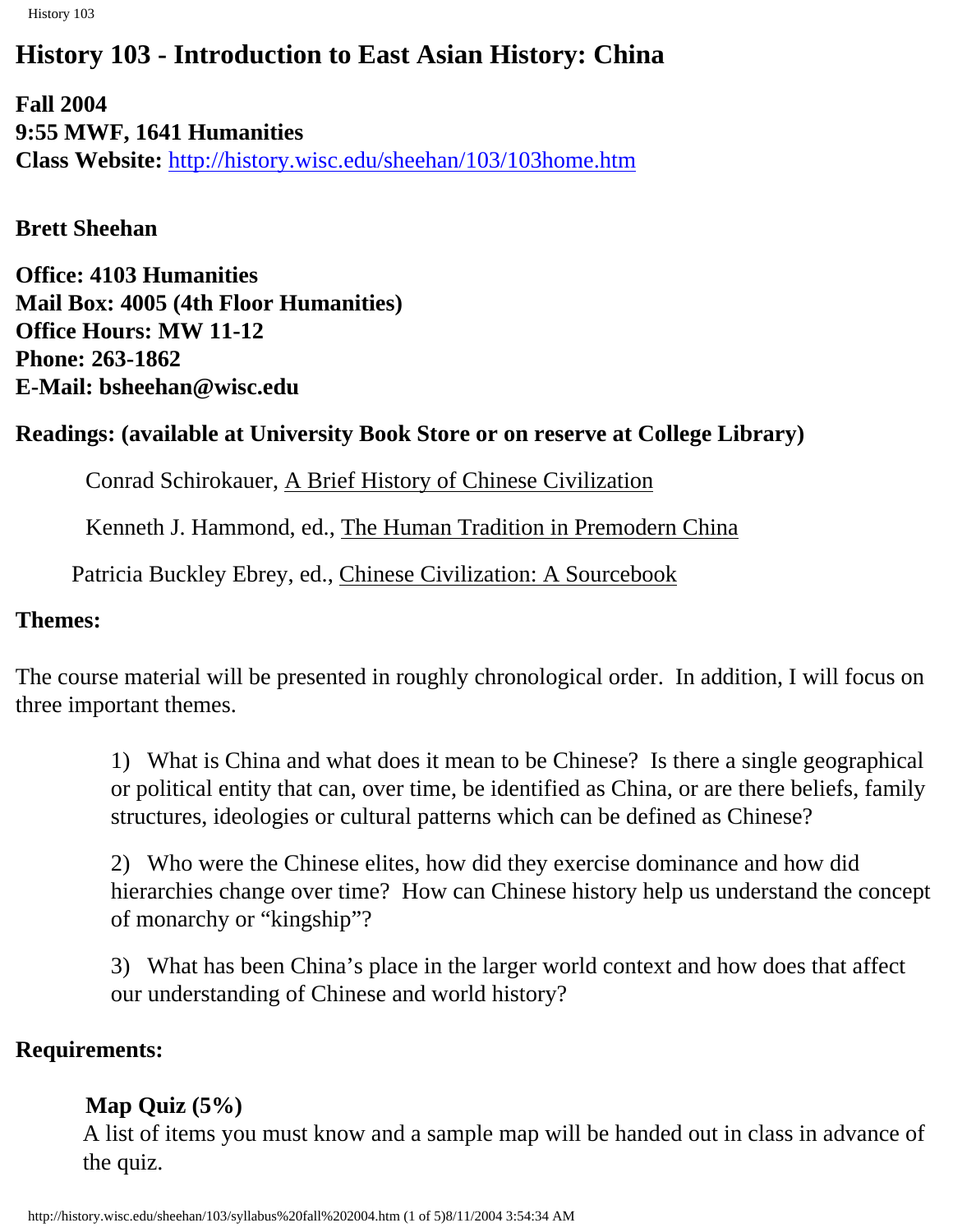# **Section (15%)**

Your section grade is determined by attendance and participation in weekly section meetings. You should have the readings completed before section each week to facilitate discussion. You will be allowed one free absence in section for the semester; each additional unexcused absence will result in a one-half letter grade deduction.

Once during the semester you will be required to bring a current newspaper or periodical article about China to section and discuss its implications (bring copies for all section members). Possible sources for articles (most have web versions):

*The New York Times, The Wall Street Journal, Far Eastern Economic Review, Asian edition of Time Magazine, South China Morning Post*

# **Midterm (15%) and Final (20%)**

The midterm will include identifications of terms (see ID handout) and identification and analysis of quotes from the Ebrey readings. The final will be similar with the addition of an essay question related to the themes of the class. Examinations will not be rescheduled without a medical excuse or other valid excuse in accordance with University policy.

### **Three Two-Page papers (45%, or 15% each)**

Over the course of the semester, you must write **two analytical** papers and **one creative** paper. See the Two-Page Paper Handout for further guidelines.

Papers will be **due in section the week after the reading is assigned** on the syllabus. In other words, if you do a paper on week three readings, it will be due in section week four. You will decide when to hand in the paper and which will be creative and which two will be analytical.

First Paper due no later than Week Six

 Second Paper due no sooner than Week Seven and no later than Week Ten Third Paper due no sooner than Week Eleven and no later than Week Sixteen

# **Handouts**

The following handouts, as well as the syllabus, are available for viewing and download on the course website [http://history.wisc.edu/sheehan/103/103home.htm.](http://history.wisc.edu/sheehan/103/103home.htm) Those marked with asterisks (\*) will not be handed out in class, but must be downloaded

**\*Geography Handout** - a list of items you need to know for the map quiz

**\*Practice Map** - a blank map of China like the one you will use to take the map quiz

**\*ID Handout** - List of items you will need to be able to identify for the midterm and final.

**\*The Two-Page Paper** - detailed instructions on writing your two-page paper assignments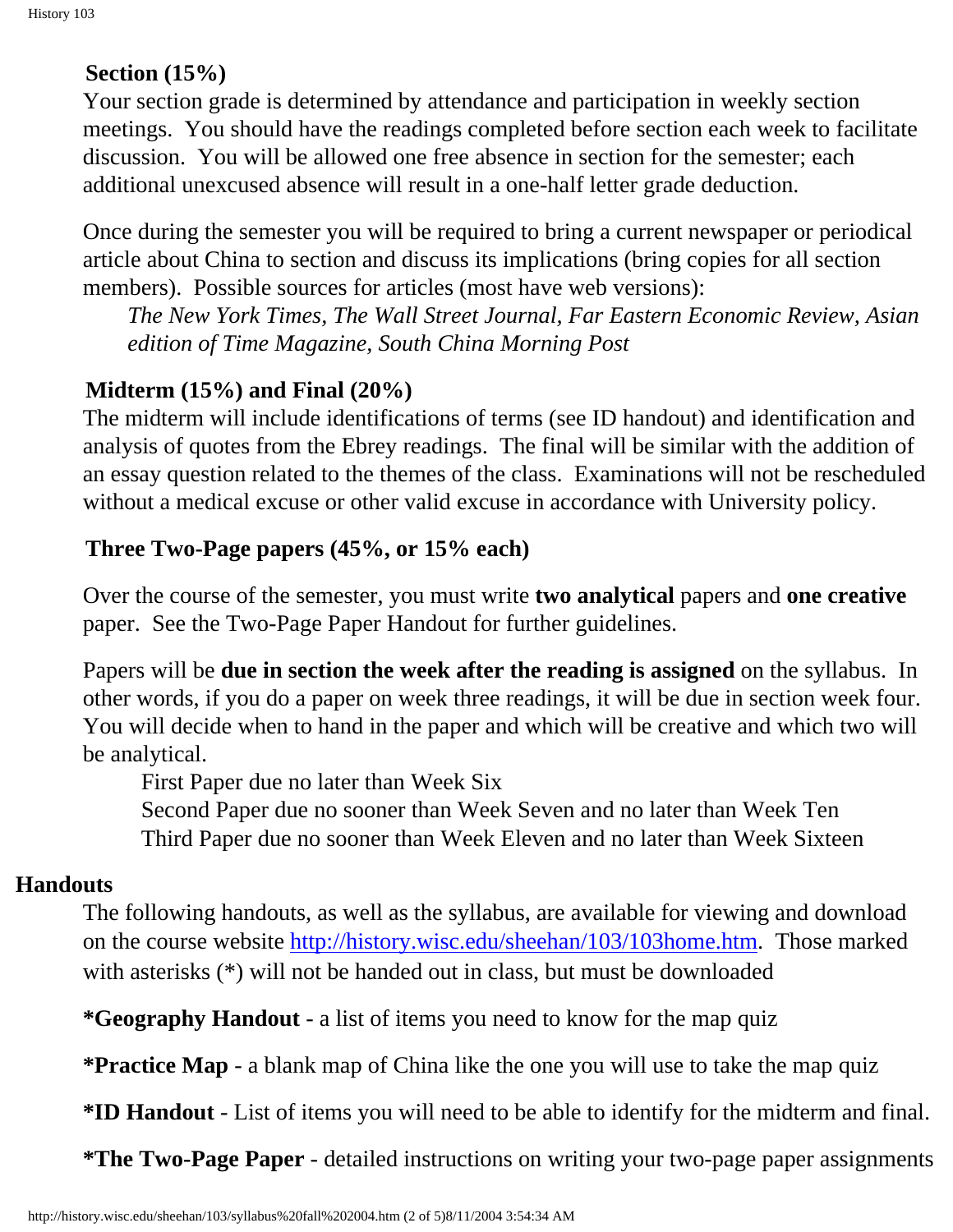# **Week One - Course Organization, Geography and the Origins of Chinese Civilization**

Schirokauer v-xii, map and timeline (unpaged sections after the table of contents), 3-8; Hammond, xiii-xx Fri 9/3

# **Week Two – The Shang and other Bronze Age Cultures**

 Schirokauer 8-26; Hammond, 1-13; Ebrey Reading # 1 Mon 9/6 **Labor Day Holiday** Wed 9/8 Friday 9/10

### **Week Three - The Zhou Period and Its Classic Texts**

Schirokauer 27-49; Ebrey, Readings # 2-10

Mon 9/13 Wed 9/15 Fri 9/17

### **Week Four - The Qin and Han: Empire and the Transformation of the Confucian Vision**

 Schirokauer 50-76, Hammond 15-26; Ebrey Readings # 11-15, 17, 19 Mon 9/20 Wed 9/22 **(Map Quiz)** Fri 9/24

### **Week Five - Division and Change**

 Schirokauer 82-85, 90-92; Hammond, 27-55; Ebrey Readings # 20, 21, 24 Mon 9/27 Wed 9/29 Fri 10/1

#### **Week Six - Religion**

 Schirokauer 79-82, 85-89, 98-100, ; Hammond, 57-76; Ebrey Readings # 18, 22, 23, 27, 31, 33, 34, 37 Mon 10/4 Wed 10/6 Fri 10/8

# **Week Seven - The Sui and Tang: Reunification and Splendor**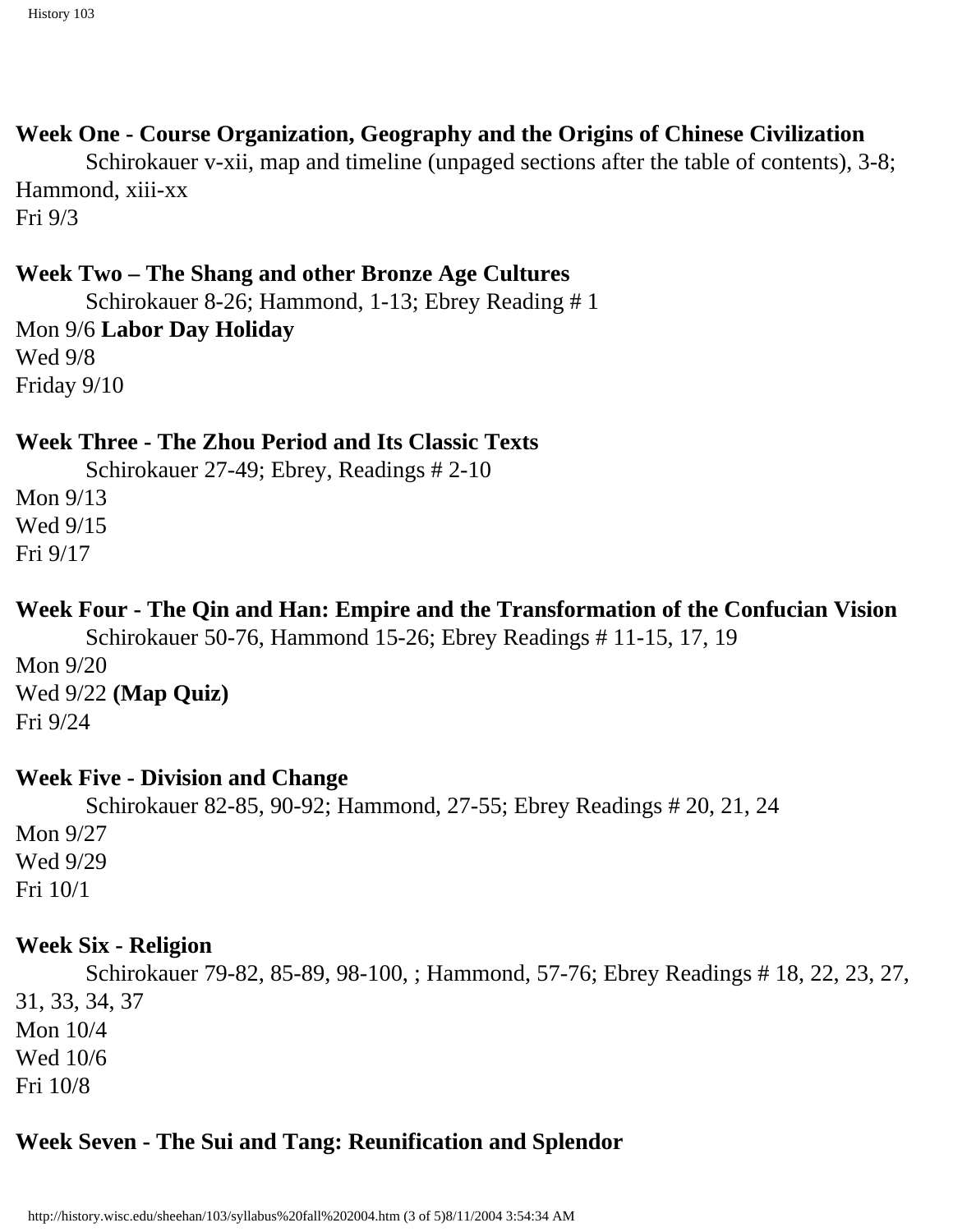```
 Schirokauer 101-129; Hammond, 77-92; Ebrey Readings # 25, 26, 28-30
Mon 10/11
Wed 10/13
Fri 10/15
```
#### **Week Eight - The Song: The Dawn of Late Imperial China**

 Schirokauer 132-161, Hammond, 93-109; Ebrey Readings # 32, 35, 36, 38-41 Mon 10/18 Wed 10/20 Fri 10/22

#### **Week Nine - Mongol China**

 Schirokauer 162-181; Hammond, 111-125; Ebrey Readings # 44-46 Mon 10/25 Wed 10/27 Fri 10/29 **(Midterm)**

### **Week Ten - The Ming**

 Schirokauer 182-208; Hammond, 143-164; Ebrey Readings # 47, 48, 53-56, 58 Mon 11/1 Wed 11/3 Fri 11/5

# **Week Eleven - Reflections on China's Place in the World**

Schirokauer 209-224

Mon 11/8 Wed 11/10 Fri 11/12

### **Week Twelve - The Qing: Founding and Flourishing**

 Schirokauer 225-250; Ebrey Readings # 59, 61-63, 66, 67 Mon 11/15 Wed 11/17 Fri 11/19

# **Week Thirteen - The Qing: Crisis, Renewal, Decline**

 Schirokauer 251-307; Ebrey Readings # 68-70, 73-75 Mon 11/22 Wed 11/24 Fri 11/26 (**Thanksgiving Recess**)

# **Week Fourteen - The Republic**